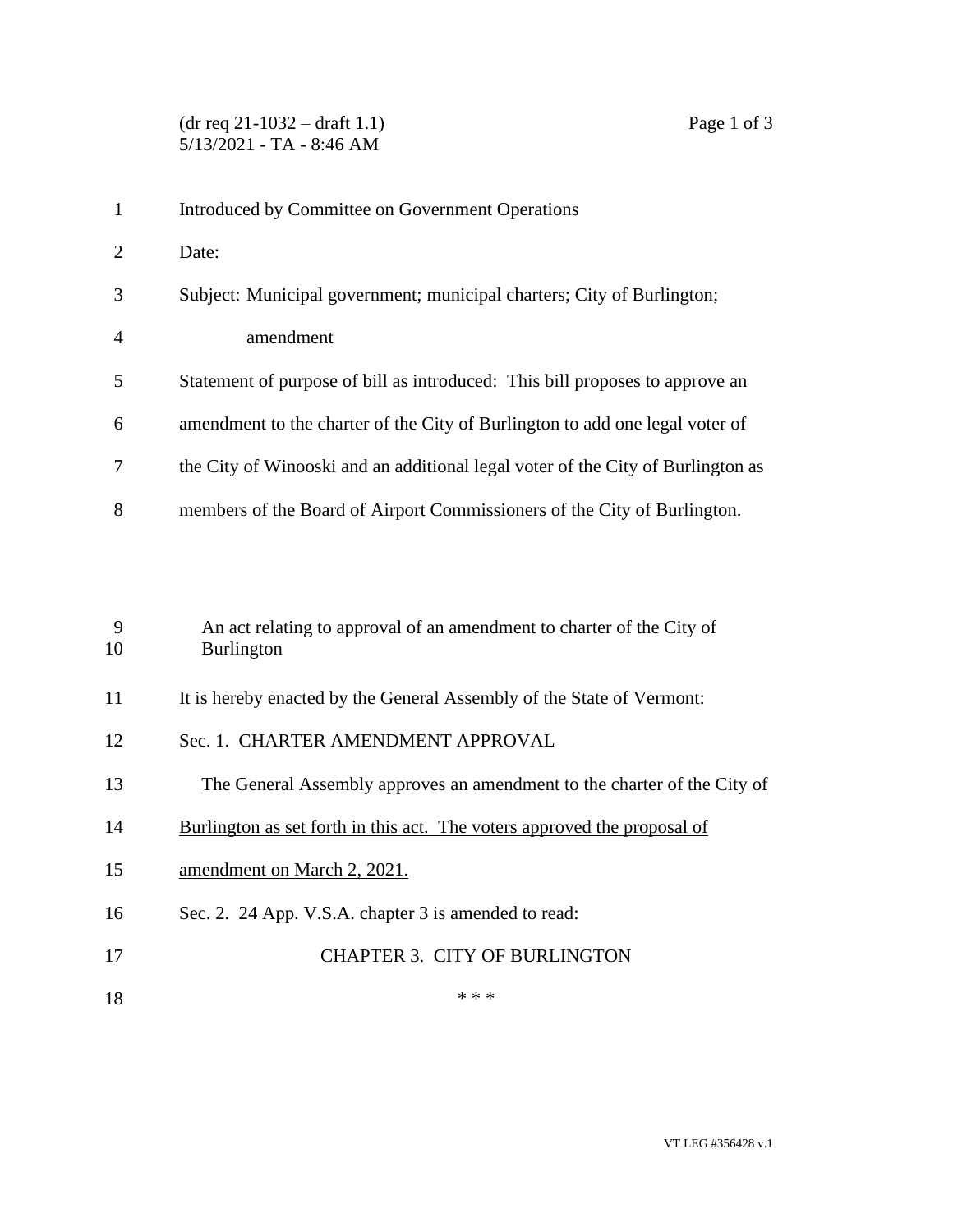(dr req 21-1032 – draft 1.1) Page 2 of 3 5/13/2021 - TA - 8:46 AM

## § 120. ENUMERATED

| $\mathbf{2}$   | There shall be maintained in said City a Board of Assessors consisting of       |
|----------------|---------------------------------------------------------------------------------|
| 3              | the City Assessor and two legal voters of said City; a Board of Tax Appeals     |
| $\overline{4}$ | normally consisting of seven legal voters of said City; a Board of Public Works |
| 5              | Commissioners consisting of seven legal voters of said City; a Board of         |
| 6              | Cemetery Commissioners, a Board of Light Commissioners, a Board of Fire         |
| 7              | Commissioners, and a Board of Health, each consisting of five legal voters of   |
| 8              | said City; a Board of Airport Commissioners consisting of four five legal       |
| 9              | voters of the City of Burlington and, one legal voter of the City of South      |
| 10             | Burlington, and one legal voter of the City of Winooski; a Board of Police      |
| 11             | Commissioners, consisting of seven legal voters of said City; a Board of Park   |
| 12             | and Recreation Commissioners, consisting of seven legal voters of said City; a  |
| 13             | Board of Library Commissioners consisting of 10 members; a Board of             |
| 14             | Planning Commissioners, the members of such boards to be appointed by the       |
| 15             | City Council with Mayor presiding; a Board of School Commissioners              |
| 16             | consisting of 12 legal voters of said City and of the respective wards in which |
| 17             | they are elected; and a Board of Finance to be constituted as hereinafter       |
| 18             | provided.                                                                       |
|                |                                                                                 |

\*\*\*